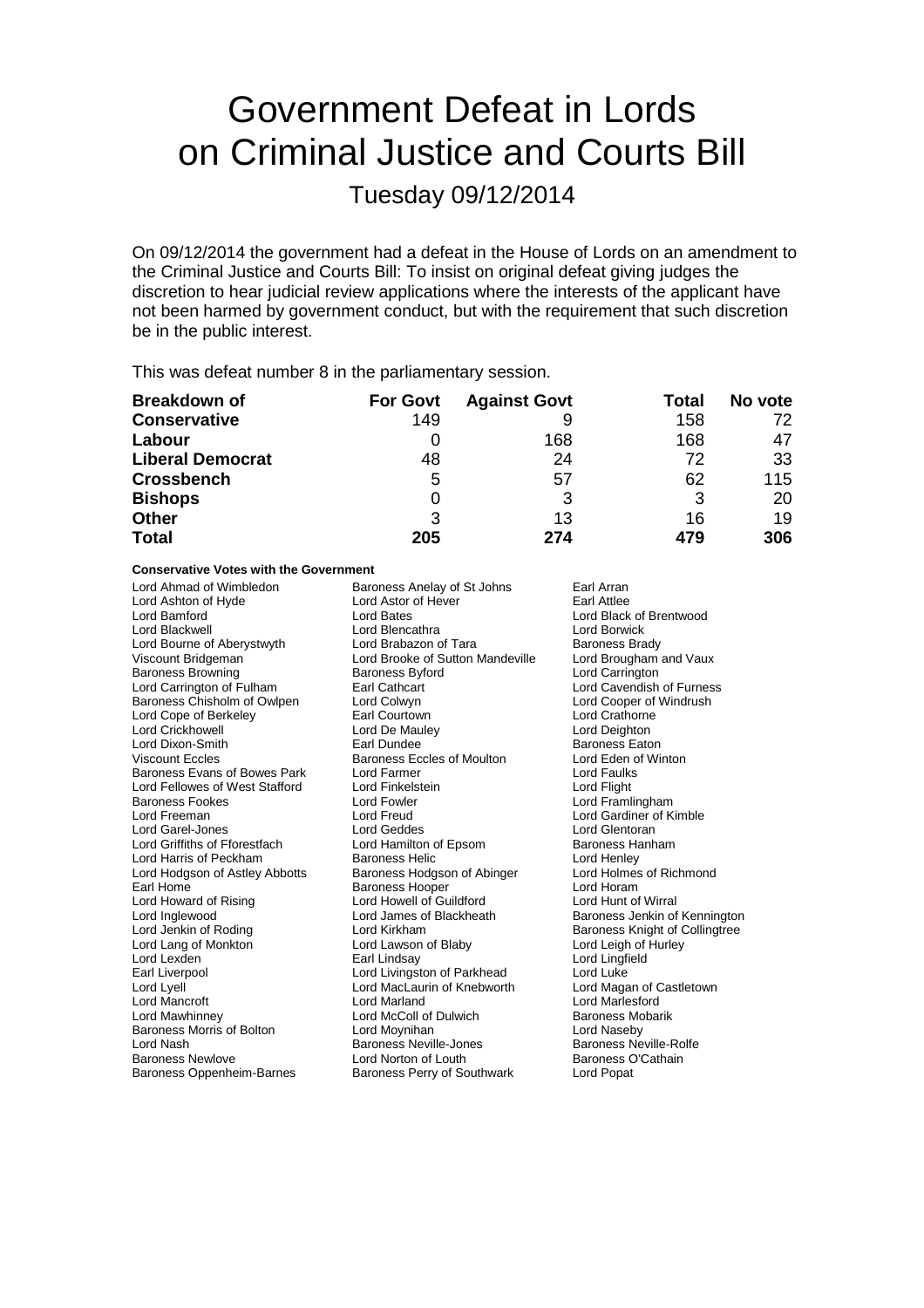- Lord Sanderson of Bowden Lord Sassoon Baroness Seccomber 1 Lord Sassoon Baroness Seccomber 1 April 2017<br>Earl Selborne Baroness Sharples Earl Selborne Lord Selkirk of Douglas<br>
Lord Shaw of Northstead
Lord Sheikh Lord Sherbourne of Didsbury Baroness S<br>
Lord Skelmersdale **Baroness**<br>
Lord Spicer Lord Skelmersdale Lord Spicer Cord Skelmersdale Lord Stewarthy Cord Steven and Stewarthy Baroness Stedman-Scott<br>
Lord Stewarthy Baroness Stowell of Bees Lord Sterling of Plaistow **Lord Stewartby Baroness Stowell of Beeston**<br>
Lord Strathclyde **Baroness Stowell of Beeston**<br>
Lord Strathclyde **Baroness Stowell of Beeston** Lord Strathclyde Lord Suri Lord Taylor of Holbeach Lord Tugendhat Viscount Ullswater American Viscount Ullswater Baroness Viscount Ullswater Baroness V<br>
Baroness Vermann Lord Wakeham Lord Waddington Lord Wakeham Lord Waldegrave of North Hill Baroness Warsi Lord Wei Baroness Wheatcroft Lord Whitby **Baroness Wilcox** Baroness Wilcox **Baroness Williams of Trafford**<br>
Lord Young of Graffham **Micropolit Constant Younger** of Leckie
- Lord Renton of Mount Harry Lord Ribeiro Cord Ribeiro Viscount Ridley<br>
Lord Risby Cord Ryder of Wensum Lord Saatchi Lord Ryder of Wensum Lord Saatchi<br>
Lord Sassoon Lord Baroness Seccombe Viscount Trenchard<br>
Viscount Ullswater<br>
Viscount Ullswater<br>
Viscount Ullswater Viscount Younger of Leckie

### **Conservative Votes against the Government**<br>Lord Cormack Lord Ceben

Lord Forsyth of Drumlean Lord Glenarthur Cord Higgins<br>
Lord Howe of Aberavon Lord North Hord Northbrook Lord Patten of Barnes Lord Howe of Aberavon

#### **Labour Votes with the Government**

**Labour Votes against the Government** Baroness Adams of Craigielea Lord Alli Lord Anderson of Swansea<br>Baroness Andrews Baroness Armstrong of Hill Top Lord Bach Baroness Andrews **Baroness Armstrong of Hill Top** Lord Bach<br>Baroness Bakewell **Bach Lord Bassam of Brighton** Lord Berkelev Baroness Bakewell Lord Bassam of Brighton Lord Berkeley Lord Boateng Lord Borrie Cord Borrie Lord Bradley<br>
Lord Brennan Lord Brooke of Alverthorne Lord Brookman Lord Campbell-Savours<br>
Viscount Chandos<br>
Lord Christopher Lord Clarke of Hampstead Lord Clinton-Davis<br>Baroness Corston Baroness Crawley Lord Davidson of Glen Clova Lord Davies of Coity Lord Davies of Oldhames Donaghy<br>Baroness Dean of Thornton-le-Fylde Lord Desai Corporaghy Baroness Dean of Thornton-le-Fylde Lord Desai **Baroness Dean and Baroness Don**<br>Lord Donoughue Baroness Drake Baroness Drake Lord Drayson Lord Donoughue<br>
Lord Dubs<br>
Lord Elder Baroness Farrington of Ribbleton Lord Faulkner of Worcester Lord Foster of<br>
Lord Foulkes of Cumnock Baroness Gale Cord Aucklands Auckland Lord Foulkes of Cumnock Baroness Gale<br>
Lord Glasman Baroness Golding Lord Glasman **Baroness Golding** Cord Gordon of Strathblane<br>Baroness Goudie **Baroness Gould of Potternewton** Lord Grantchester Lord Griffiths of Burry Port Lord Grocott<br>
Lord Harris of Haringev<br>
Lord Haughey Lord Harrison<br>
Lord Haughey Lord Harris of Haringey **Lord Harrison** Lord Haughey Lord Haughey<br>
Lord Haworth **Condition** Baroness Hayter of Kentish Town Baroness Healy of Primrose Hill Lord Haworth **Baroness Hayter of Kentish Town** Baroness Health Baroness Health Baroness Health Baroness Hilton of Equardon Baroness Henig<br>Baroness Hollis of Heigham Lord Howarth of Newport Baroness Hollis of Heigham Lord Howarth of Newport Baroness Howells of St Davids<br>
Lord Howie of Troon Lord Hoyle Cord Hovels and Baroness Hughes of Stretford Lord Hughes of Woodside Lord Hunt of Chesterton Lord Hunt<br>
Lord Hutton of Furness Lord Irvine of Lairg Lord Joffe Lord Hutton of Furness Lord Irvine of Lairg Lord Joffe Baroness Jones of Whitchurch Lord Jones<br>Lord Judd Lord Judd Lord Jones Lord Jordan<br>Lord Judd Lord Kennedy of Southwark Baroness Kennedy of The Shaws Baroness King of Bow Lord Kinnock<br>Baroness Kinnock of Holyhead Lord Kirkhill Cord Knight of Weymouth Baroness Kinnock of Holyhead Lord Kirkhill<br>Lord Lea of Crondall Lord Lennie Lord Lea of Crondall **Lord Lennie** Lord Lennie Lord Levy<br>
Baroness Liddell of Coatdyke Lord Liddle Lord Linsey Baroness Liddell of Coatdyke Lord Liddle<br>Baroness Lister of Burtersett Lord Lympne Lord MacKenzie of Culkein Baroness Mal<br>Lord Maxton Lord McAvoy Lord Maxton Lord McAvoy Lord McAvoy Lord McConnell of Glenscorrodale<br>
Baroness McDonagh Cord McFall of Alcluith Baroness McIntosh of Hudnall Baroness McDonagh **Lord McFall of Alcluith** Baroness McIntosh of Hudnall Lord McFall of Alcluith Baroness McIntosh of Hudnall Lord McIntosh of Elv Lord Mendelsohn Lord Monks<br>
Lord Morris of Aberavon Lord Morris of Handsworth Baroness Morris of Yard<br>
Lord Morris of Handsworth Baroness Morris of Yard Lord Morris of Aberavon Lord Morris of Handsworth Baroness Morris of Yardley<br>
Baroness Nye Clord O'Neill of Clackmannan Lord Parekh Baroness Nye Lord O'Neill of Clackmannan Lord Parekh Lord Patel of Bradford Lord Patel of Blackburn Lord Pendry Baroness Prosser **Exercise Server Lord Puttnam**<br>Lord Radice **Baroness Aunt Baroness Aunt Baroness Activities**<br>Baroness Rebuck Baroness Ramsay of Cartvale Baroness Rebuck Lord Radice **Baroness Ramsay of Cartvale** Baroness Relation Baroness Relations Republished Baroness Republished B<br>Baroness Rendell of Babergham Baroness Rendell of Babergham Baroness Relations Rendell of Babergham Baroness Lord Robertson of Port Ellen

Express Billingham Baroness Billingham Baroness Blood Bradley<br>
Lord Bradley Lord Brooke of Alverthorpe Lord Brookman<br>
Lord Carter of Coles
Lord Cashman Lord Christopher Lord Clark of Windermere<br>
Lord Clinton-Davis Lord Collins of Highbury Baroness Corston Baroness Crawley Lord Cunningham of Felling Lord Elder<br>
Lord Eaulkner of Worcester<br>
Lord Foster of Bishop Auckland Baroness Gould of Potternewton Lord Grantchester<br>
Lord Grocott Cord Creation Criscount Hanworth Lord Hoyle<br>
Lord Hunt of Chesterton<br>
Lord Hunt of Kings Heath Baroness Kennedy of Cradley **Lord Kennedy Baroness King of Bow** Lord Kinnock Lord Lympne<br>Baroness Mallalieu **Communist Lord Mandelson**<br>Lord Mandelson Lord Ponsonby of Shulbrede Lord Prescott<br>
Lord Puttnam Corp Baroness Quin Baroness Rendell of Babergh Lord Richard<br>Lord Rooker Lord Rosser

Lord Sheikh Delegate Baroness Shephard of Northwold<br>Baroness Sheikh Baroness Shephard of Northwold<br>Earl Shrewsbury

Lord Deben **Lord Denham**<br>
Lord Glenarthur **Lord Higgins**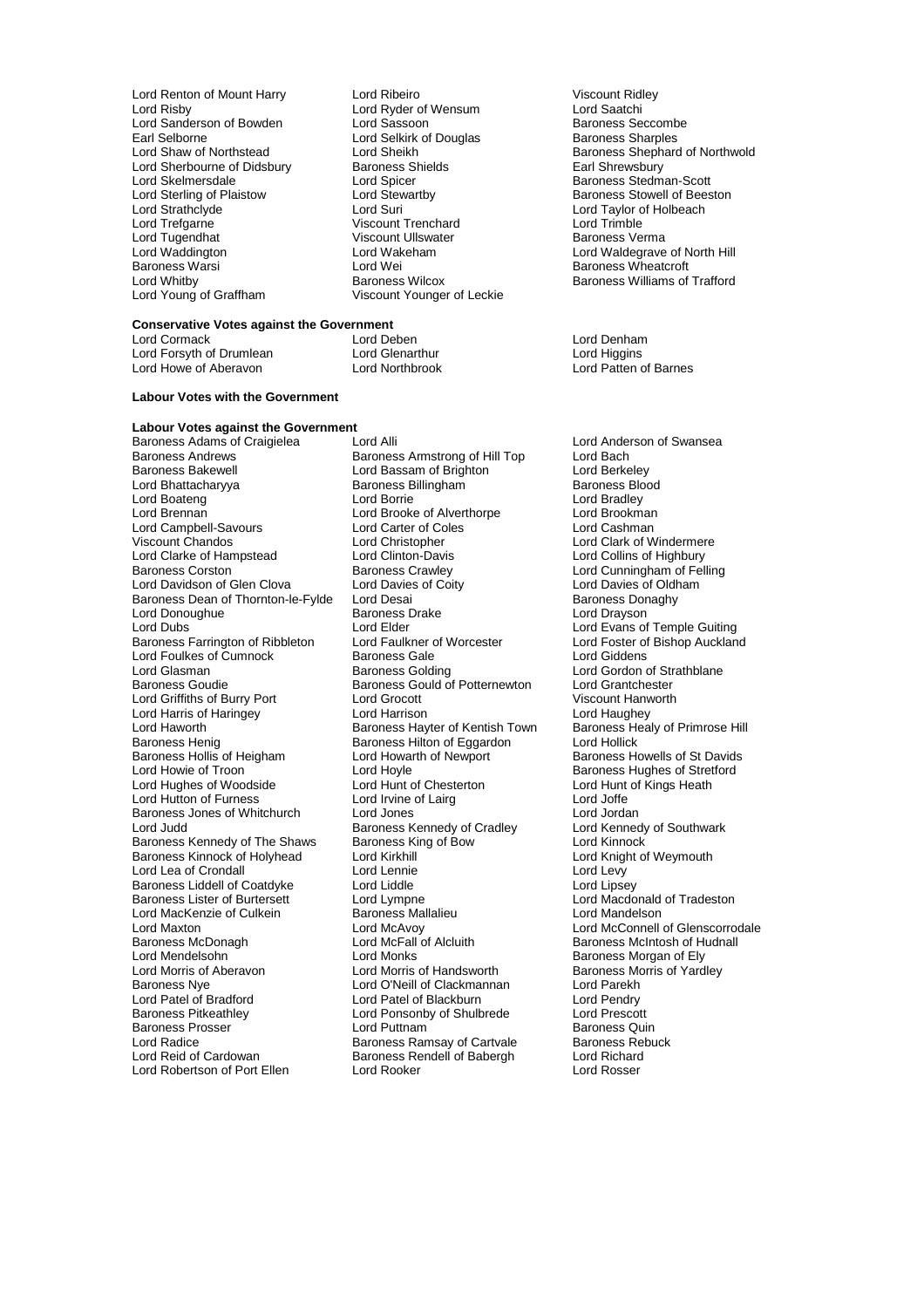Baroness Smith of Gilmorehill Lord Snape<br>
Lord Stevenson of Balmacara Lord Stone of Blackheath Baroness Taylor of Bolton Lord Temple<br>
Lord Tomlinson Lord Touhig Baroness Wilkins<br>
Lord Woolmer of Leeds<br>
Baroness Worthington

Lord Rowlands **Baroness Royall of Blaisdon** Lord Sawyer<br>
Baroness Sherlock **Baroness Smert Communist Communist Communist Communist Communist Communist Communist Communist** Viscount Simon<br>
Lord Snape<br>
Lord Solev Lord Snape<br>
Lord Soley<br>
Lord Stone of Blackheath Lord Taylor of Blackburn<br>
Lord Temple-Morris Baroness Thornton Lord Tomlinson **Lord Touhig** Lord Touhig Lord Tunnicliffe<br>
Lord Turnberg **Lord Touhig Lord Touhig Lord Turnicliffe**<br>
Lord Turnberg **Communication**<br>
Lord Turnberg Communication Camerof Cameron Cameron Baroness Wall of New B Lord Turnberg **Baroness Turner of Camden** Baroness Wall of New Barnet Camden Baroness Wall of New Barnet Camden Lord Warson of Invergowrie Baroness Warwick of Undercliffe Lord Watso<br>Baroness Whitaker Lord Whitty Lord West of Spithead **Baroness Whitaker** More to be to be to be to be to be to be to be to be to be Baroness Williams of Elvel and Multiams of Elvel and Multiams of Elvel and Multiams of Elvel and Multiams of Elvel and Mu

**Liberal Democrat Votes with the Government**

Baroness Bonham-Carter of Yarnbury Lord Dholakia baroness Falkner Baroness Fall<br>Lord Fox Baroness Garden of Frognal Lord German Lord Fox **Baroness Garden of Frognal** Lord German<br>
Earl Glasgow **Baroness Creater Contains Container** Earl Glasgow Baroness Humphreys **Lord Hussain**<br>
Baroness Kramer **Baroness** Lord Lee of Trafford Lord Loomba **Baroness Maddock** Lord McNally<br>
Lord Newby **Baroness Nicholson of Winterbourne** Baroness Northover Lord Newby **Baroness Nicholson of Winterbourne** Baroness Northover<br>
Lord Palmer of Childs Hill **Baroness Parminter** Lord Paddick Lord Palmer of Childs Hill Baroness Parminter Baroness Pinnock **Lord Purvis of Tweed Lord Randers**<br> **Lord Razzall** Baroness Sharp of Guildford Lord Shipley<br>
Lord Steel of Aikwood Lord Stephen Lord Steel of Aikwood Lord Stephen Lord Stephen Lord Stoneham of Droxford<br>
Lord Taylor of Goss Moor Lord Teverson Baroness Suttie Lord Taylor of Goss Moor Lord Teverson Lord Wallace of Tankerness

**Liberal Democrat Votes against the Government**

Lord Cotter **Baroness Doocey**<br>
Lord Greaves **Baroness Hussein-Ece** Lord Greaves **Baroness Hussein-Ece** Lord Lester of Herne Hill<br>Baroness Ludford **Baroness Lucker Lord Macedonald of River Glaven** Lord Maclennan of Roga Lord Marks of Henley-on-Thames Lord Phillips of Sudbury **Lord Rennard Lord Rennard**<br>
Lord Rodgers of Quarry Bank Lord Scriven **Lord Stand Lord Sharkey** Lord Rodgers of Quarry Bank Lord Scriven Lord Sharkey Lord Smith of Clifton<br>
Lord Thomas of Gresford<br>
Lord Thomas of Crosby<br>
Baroness Thomas of Winchester<br>
Baroness Williams of Crosby

Lord Alliance Lord Example 2012 Lord Bradshaw Lord Carlile of Berriew<br>
Lord Cotter Context Baroness Doocey Lord Goodhart Lord Macdonald of River Glaven Lord Maclennan of Rogart<br>Lord Phillips of Sudbury Lord Rennard

Baroness Thomas of Winchester

#### **Crossbench Votes with the Government**

### **Crossbench Votes against the Government**

Lord Craig of Radley **Viscount Craigavon**<br>Viscount Falkland Viscount Craigavon Baroness Morgan of Drefelin Baroness O'Neill of Bengarve<br>Lord Pannick Lord Patel Lord Walker of Gestingthorpe Lord Walpo<br>
Lord Williams of Oystermouth Lord Woolf

Lord Curry of Kirkharle **Lord Greenway** Lord Greenway Lord Curry of Kilclooney<br>
Lord Thomas of Swynnerton Lord Thomas of Swynnerton

Lord Alton of Liverpool Lord Armstrong of Ilminster<br>
Lord Bew<br>
Lord Bichard Lord Berkeley of Knighton Lord Bew Lord Betkeley of Knighton Lord Bichard Cord Bichard Cord Butler of Brockwell<br>Lord Blair of Boughton Lord Brown of Eaton-under-Heywood Lord Butler of Brockwell Lord Blair of Boughton Lord Brown of Eaton-under-Heywood Lord Butler of Brown between Baroness Campbell of Surbiton Lord Condon Baroness Butler-Sloss Baroness Campbell of Surbiton Lord Condon<br>
Lord Craig of Radley Surface Craigavon Craigavon Lord Elystan-Morgan Lord Fellowes<br>
Viscount Baroness Greengross<br>
Lord Hannay of Chiswick Lord Green of Deddington Baroness Greengross Lord Hannay of Chiswick Lord Hennessy of Nympsfield Lord Hope of Lord Hope of Craight Lord Hope of Craight Lord Janvrin Baroness Howe of Idlicote **Lord Hylton** Lord Hylton Lord Janvrin<br>
Lord Kakkar **Lord Kerr of Kinlochard** Baroness Kidron Lord Kakkar **Communist Communist Communist Communist Communist Communist Communist Communist Communist Communist Communist Communist Communist Communist Communist Communist Communist Communist Communist Communist Communist** Baroness Lane-Fox of Soho Earl Listowell Baroness Lane-Fox of Soho Earl Listowell Lord Lloyd of Berwick Lord Luce Lord Luce<br>
Lord Mackav of Drumadoon Lord Martin of Springburn Baroness Masham of Ilton Lord Mackay of Drumadoon Lord Martin of Springburn Baroness Masham Baroness Masham Baroness Masham Baroness O'Neill of Bengarve Lord Ouseley Lord Pannick Transport Corresponding to the Lord Patel Lord Phillips of Worth Matravers<br>
Lord Ramsbotham Lord Rowe-Beddoe Miscount Slim Lord Rowe-Beddoe Viscount Sl<br>
Lord Stirrup Cord Trees Lord Stevens of Kirkwhelpington Lord Stirrup **Lord Trees** Lord Trees<br>
Lord Walker of Gestingthorpe Lord Walpole **Lord Trees** Baroness Warnock

Lord Young of Norwood Green

Lord Ashdown of Norton-sub-Hamdon Baroness Bakewell of Hardington Mandeville<br>Baroness Falkner of Margravine Lord Goddard of Stockport Baroness Gren<br>
Lord Hussain Baroness Jolly Baroness Kramer **Exercise Stramer Constructs** Lord Lee of Trafford **Baroness Linklater of Butterstone**<br>
Lord Loomba<br>
Lord Lord McNally Lord Redesdale **Baroness Scott of Needham Market**<br>
Lord Shipley<br>
Lord Shutt of Greetland Baroness Tyler of Enfield Lord Wallace of Saltaire Baroness Walmsley<br>
Lord Wrigglesworth

Baroness Young of Hornsey

#### **Bishop Votes with the Government**

**Bishop Votes against the Government**